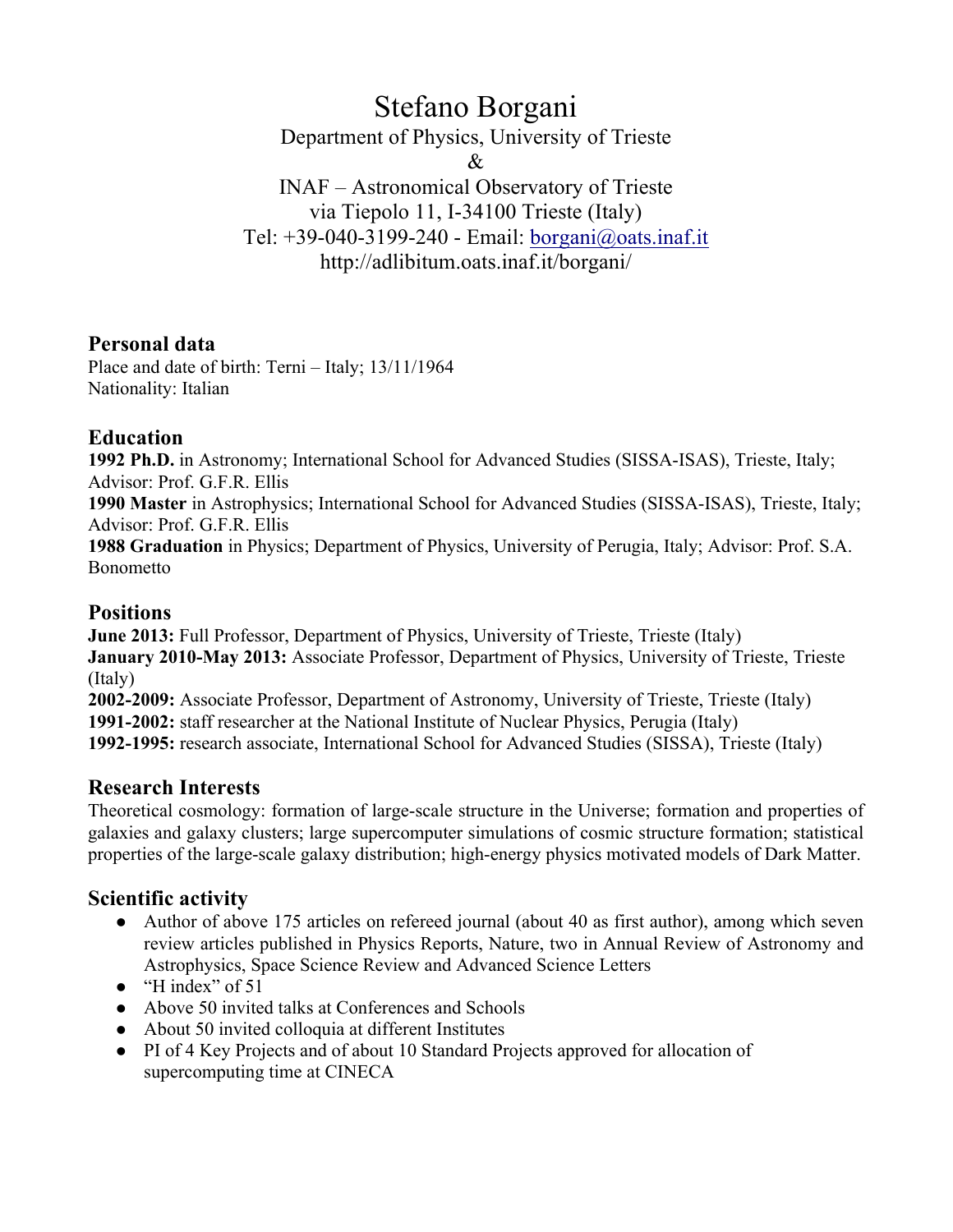# **Professional Service**

- Director of INAF Astronomical Observatory of Trieste (since December 2011)
- Deputy Director of the Department of Astronomy University of Trieste (2004-2007)
- Chair of the organization of 6 Conferences
- Member of the Scientific Organizing Committee of 23 conferences
- Member of the INAF-CINECA Scientific Committee in the period 2001-2005.
- Member of the INAF-CINECA Steering Committee in the period 2005-2010.
- Coordinator of the Workpackage on "Theory of Cosmic Structure Formation" within the "Cosmology Study" of the Italian Space Agency (2006-2009).
- l Member of the steering committee ("Giunta") of the Inter-dipartimental Centre for Computational Science (CISC) at the University of Trieste.
- Italian representative in the Steering Committee of the ASTROSIM (Simulations in Astrophysics) Network, funded by the European Science Foundation, 2006-2011.
- Coordinator of the Organization Unit LE3 within the Science Ground Segment for the EUCLID mission.

# **Evaluation of research**

- Referee for The Astrophysical Journal, Monthly Notices of the Royal Astronomical Society, Astronomy & Astrophysics, Nature, Physical Review B, Physical Review Letters, Review of Modern Physics.
- Member of the Chandra Peer Review Panel (cycle A03) and of the XMM Peer Review Panel (cycle A03 and A04).
- Member of the Theory/Simulations Panel for the "High-Energy Astrophysics Study" of the Italian Space Agency (2006-2008).
- Member of the Data Analysis Panel for the Cosmic Structure Formation Study of the Italian Space Agency (2006-2009).
- Referee for several national funding agencies (Netherland, France, US, Israel).
- Referee for assignment of Tenured Professor Positions for Michigan State University, University of Southern California and University of Alabama (Huntsville).
- Referee for PRIN-MIUR/2005 and PRIN-MIUR/2008 projects.
- Referee for "Comitato di Indirizzo per la Valutazione della Ricerca" (CIVR).
- Referee for EC-FP7 "Advanced Grant" projects.
- Referee for supercomputing projects within the "Partnership for Advanced Computing in Europe" (PRACE).
- l Referee for "Agenzia Nazionale per la Valutazione dell'Universita' e della Ricerca" (ANVUR).

# **Grants**

- Local coordinator of the INFN FA21 project in "Commissione IV INFN" (1991-1999)
- Local coordinator of the INFN PD21 project in "Commissione IV INFN" (2000-2012)
- National coordinator of the PRIN-INAF 2006 project "Observing and Modelling the Properties of Diffuse Baryons in Clusters of Galaxies".
- National coordinator of the PRIN-MIUR 2007 project "The Cosmic Cycle of Baryons".
- Coordinator of the node in Trieste for the COSMOCOMP International Training Network, funded by the EC within the Framework Program 7.
- Coordinator of the node in Trieste for the LACEGAL "Inter-Regional Staff Exchange Scheme" Netowork, funded by the EC within the Framework Program 7.
- National coordinator of the PRIN-MIUR 2009 project "Tracing the growth of structures in the Universe: from the high-redshift cosmic web to galaxy clusters".